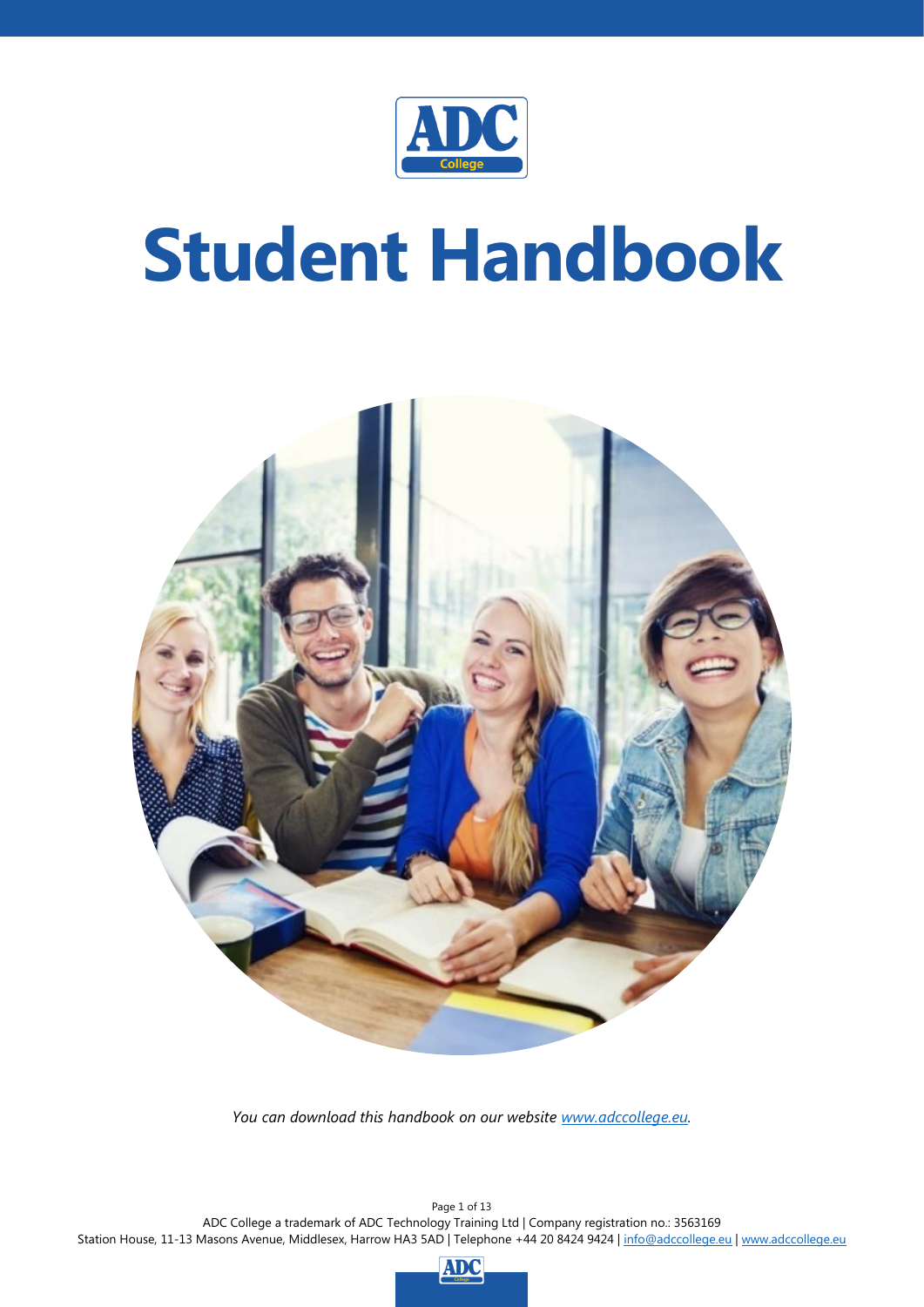# *Dear Participant,*

*Welcome to ADC College London! We are looking forward to working with you and we are happy that you are going to participate in our Work Experience Programme.*

*The following guide has been created with your needs in mind. Hopefully, you will find it useful.*

*Enjoy your time with ADC! If you have any questions, please speak to one of us – we are happy to help.*



**Jana Muruganathan Strausova** Managing Director

Page 2 of 13 ADC College a trademark of ADC Technology Training Ltd | Company registration no.: 3563169 Station House, 11-13 Masons Avenue, Middlesex, Harrow HA3 5AD | Telephone +44 20 8424 9424 | [info@adccollege.eu](mailto:info@adccollege.eu) | [www.adccollege.eu](http://www.adccollege.eu/)

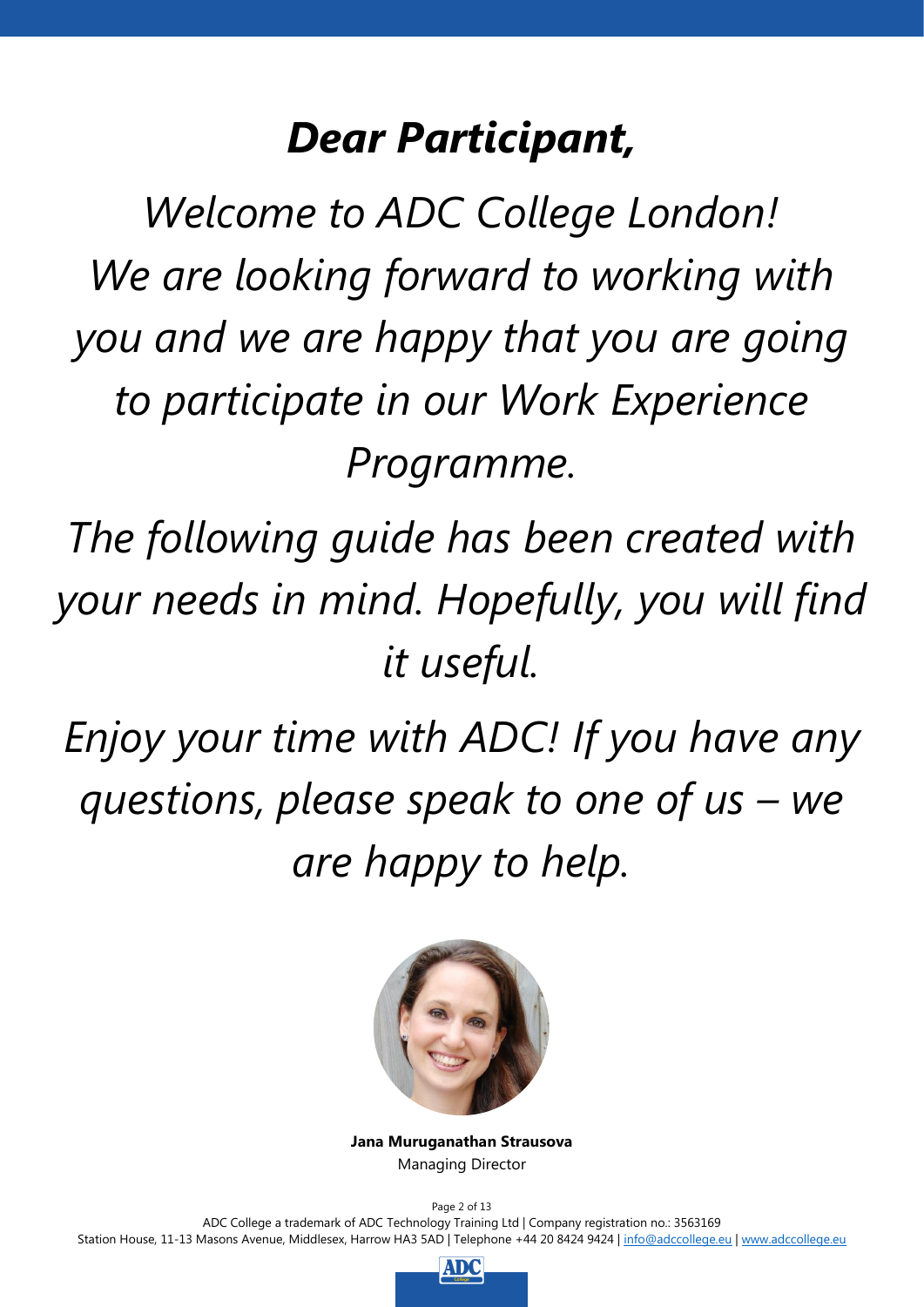# **Contents**

| Taking the Right Train and Changing Trains 6 |
|----------------------------------------------|
|                                              |
|                                              |
|                                              |
|                                              |
|                                              |
|                                              |
|                                              |
|                                              |
|                                              |
|                                              |
|                                              |

| For Teacher Development Participants 8   |  |
|------------------------------------------|--|
|                                          |  |
|                                          |  |
|                                          |  |
|                                          |  |
|                                          |  |
|                                          |  |
|                                          |  |
|                                          |  |
|                                          |  |
|                                          |  |
|                                          |  |
|                                          |  |
|                                          |  |
|                                          |  |
|                                          |  |
|                                          |  |
|                                          |  |
|                                          |  |
| Travelling to Work After Induction 10    |  |
|                                          |  |
|                                          |  |
|                                          |  |
|                                          |  |
|                                          |  |
|                                          |  |
|                                          |  |
| Cultural Experience and Expectations  11 |  |
|                                          |  |
|                                          |  |
|                                          |  |

Page 3 of 13<br>ADC College a trademark of ADC Technology Training Ltd | Company registration no.: 3563169<br>Station House, 11-13 Masons Avenue, Middlesex, Harrow HA3 5AD | Telephone +44 20 8424 9424 | <u>info@adccollege.eu</u> | <u>w</u>

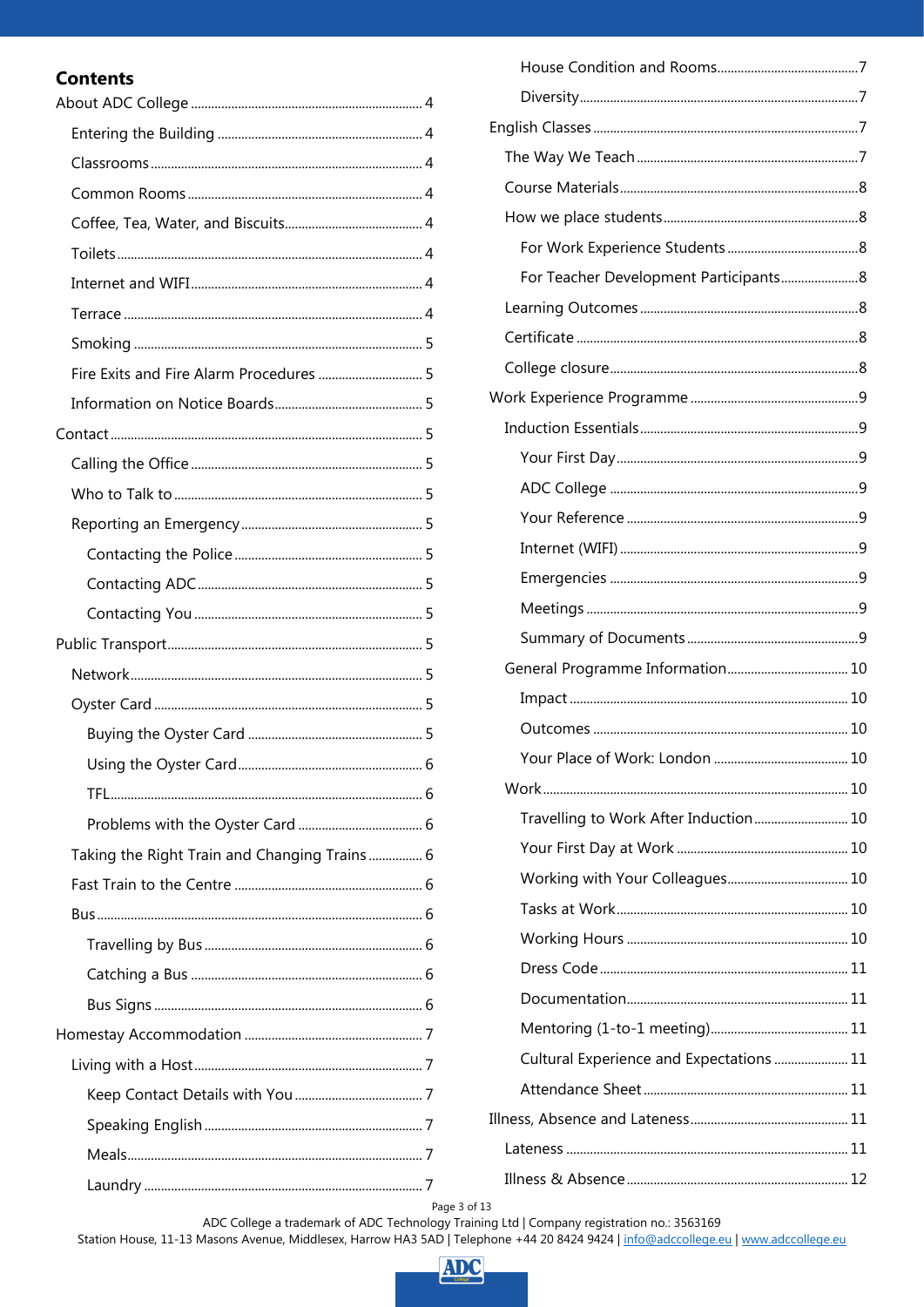| Facilities for people with disabilities 13  |  |
|---------------------------------------------|--|
| Additional Information Available Online  13 |  |
|                                             |  |
|                                             |  |

# <span id="page-3-0"></span>**About ADC College**

#### <span id="page-3-1"></span>**Entering the Building**

When you wish to enter the building, please (1) ring the door bell, (2) wait for someone to answer, (3) say your name followed by the name of your group, and (4) pull the door to enter. Whenever you speak to someone within the college, please remember to **mention the name of your group** as a reference.

#### <span id="page-3-2"></span>**Classrooms**

There are 4 classrooms that you may use and they are located on the second floor of the building. The classrooms are called Alcock, Byron, Churchill and Meeting Room. There are signs above each classroom with the name of the classroom.

#### <span id="page-3-3"></span>**Common Rooms**

The computer room is located on the second floor and includes a kitchenette that you can use. You can sit here to talk to your friends/colleagues or eat your lunch. You are free to use our cups, plates or cutlery but we ask you to wash up everything you use.

#### <span id="page-3-4"></span>**Coffee, Tea, Water, and Biscuits**

You will find a selection of tea, herbal tea, coffee, milk and biscuits in our kitchenette (part of the computer room) and we invite you to help yourself. You will also find water dispensers in the corridor leading to your classroom.

#### <span id="page-3-5"></span>**Toilets**

Toilets can be accessed from the main staircase. Toilets for females are located on the first floor. Toilets for males are on the second floor. The toilet for disabled students can be found on the ground floor. We ask you not to use the toilets on the third floor as they are not part of the college's rental agreement.

#### <span id="page-3-6"></span>**Internet and WIFI**

You can access the Internet free of charge via ADC's WIFI network. You can also use the computers in the computer room. To login please follow the instructions which are displayed on the wall behind the computers. Please do not access any offensive, pornographic or extremist content.

#### <span id="page-3-7"></span>**Terrace**

Please feel free to use our terrace which is located on the first floor to relax during your breaks. Please **do** 

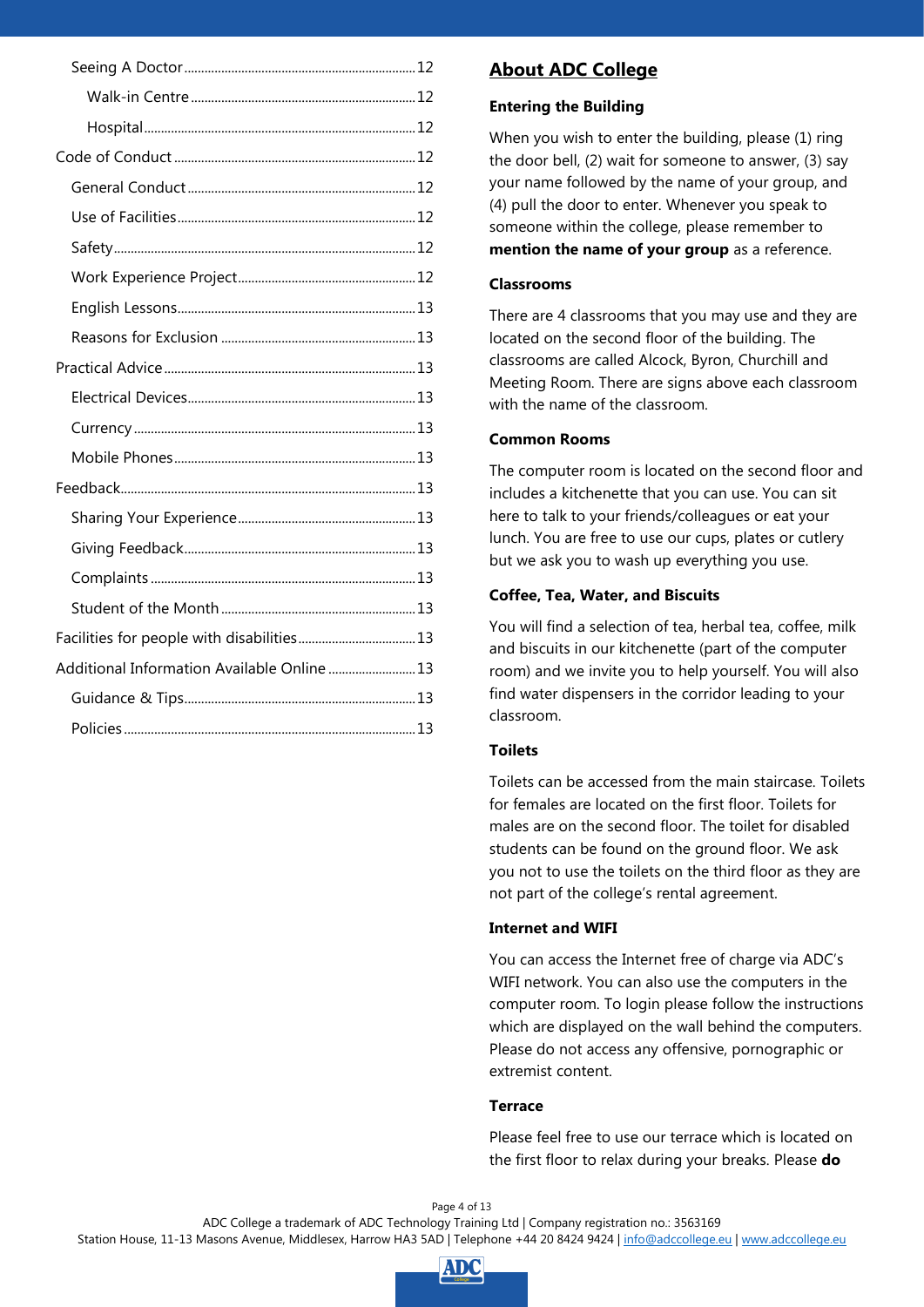#### **not use the staircase at the end of the terrace** to enter or leave the building.

#### <span id="page-4-0"></span>**Smoking**

Smoking is allowed for students aged 18+. Please use the smoking bins provided on the terrace and do not throw any cigarette butts on the floor. Please do not smoke in front of the building. We advise you that it is an offence in the UK to throw your cigarettes on the floor. If you are caught by police, you will have to pay a significant fine and might be reported for antisocial behaviour.

#### <span id="page-4-1"></span>**Fire Exits and Fire Alarm Procedures**

There are two fire exits. One is located on the first floor and leads to the terrace. The second one is the main entrance to the building. Both are marked with fire exit signs.

If you hear the fire alarm, please **follow the instructions of your teacher/Project Manager**. Leave the building via the main staircase through the main entrance. The meeting point after evacuation of the building is the spot of grass next to the train station.

#### <span id="page-4-2"></span>**Information on Notice Boards**

You can find additional information on the notice boards on the second floor including information on places of worship, studying English and additional policies and procedures that apply to you.

# <span id="page-4-3"></span>**Contact**

# <span id="page-4-4"></span>**Calling the Office**

You can contact the office from **08:00-17:00** from Monday to Friday on **020 8424 9424**. When calling, please tell us your name and the name of your group so that we can put you through to your Project Manager. If your Project Manager is not available, please leave a message or try to call again later.

#### <span id="page-4-5"></span>**Who to Talk to**

If you would like to talk to somebody from ADC, please speak to your Project Manager who will be able to refer you to the correct person to speak to.

If you are under the age of 18, and would like to speak about anything that concerns you or makes you uncomfortable, please speak to our dedicated Safeguarding Lead, Mr Alexander Schimmel: you can

contact him via e-mail at [alexander@adc-tt.co.uk](mailto:alexander@adc-tt.co.uk) or simply go to the second floor office (you do not need to make an appointment).

#### <span id="page-4-6"></span>**Reporting an Emergency**

#### <span id="page-4-7"></span>Contacting the Police

If you observe a crime or need urgent medical help, please dial 999 for the emergency services. You should call 101 to report crime and other concerns that do not require an emergency response; for example, if something has been stolen from you.

#### <span id="page-4-8"></span>Contacting ADC

If you need to report an emergency that is related to your project, please call ADC's emergency line on 074 4343 1760. Please use the emergency line considerably and call the office number instead of the emergency line during office hours. **Please save the emergency number on your mobile phone**. Please do not send text messages.

#### <span id="page-4-9"></span>Contacting You

Please ensure that the name and contact number we have for you are correct on our register. This will enable us to reach you if needed, and your certificate will be printed with the correct spelling of your name. If you change your phone number, please immediately inform your Project Manager.

# <span id="page-4-10"></span>**Public Transport**

# <span id="page-4-11"></span>**Network**

London is covered by an extensive network of trains and buses. The underground, or 'tube' as Londoners call it, runs from after 05:00 until shortly after midnight. On Fridays and Saturdays there is also a limited train service running throughout the night, although night trains do not run as far north as Harrow where most homestays and ADC College are located.

# <span id="page-4-12"></span>**Oyster Card**

# <span id="page-4-13"></span>Buying the Oyster Card

The most cost effective way of travelling around London is by using a smartcard that can be charged with travel credit. This card is called 'Oyster Card' and can be purchased at train stations (week days) or in news agents that display the Oyster sign: a shop called 'World News' is located opposite Harrow & Wealdstone station and is open on weekends from 10:00-17:00.

Page 5 of 13

ADC College a trademark of ADC Technology Training Ltd | Company registration no.: 3563169

Station House, 11-13 Masons Avenue, Middlesex, Harrow HA3 5AD | Telephone +44 20 8424 9424 | [info@adccollege.eu](mailto:info@adccollege.eu) | [www.adccollege.eu](http://www.adccollege.eu/)

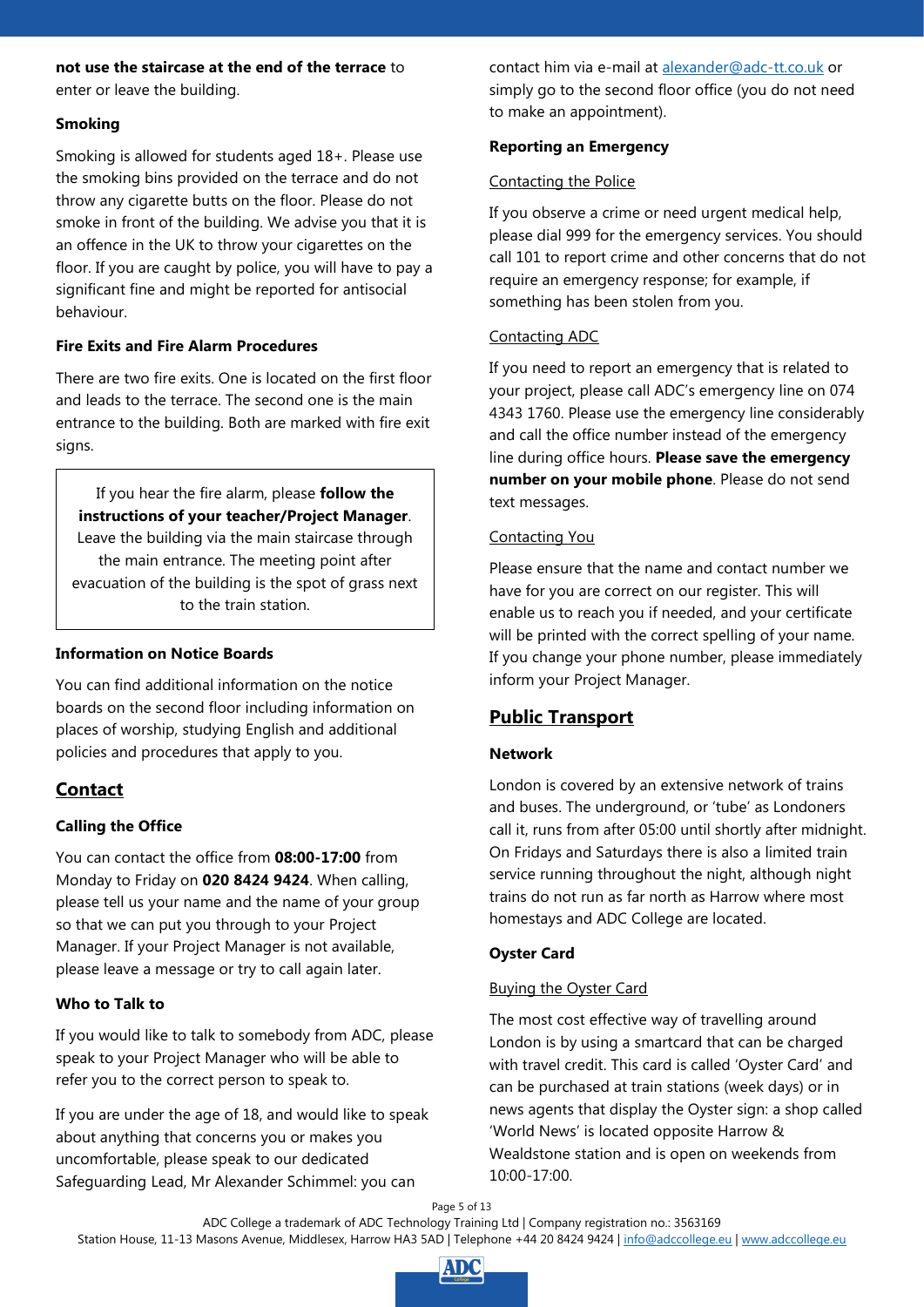If you have bought your own Oyster Card, you should register it at the train station so that you can recover your travel card if you lose it. **Do not register cards that are the property of ADC College**.

 $\rightarrow$  Take a picture of the back of the Oyster Card and the card number

#### <span id="page-5-0"></span>Using the Oyster Card

You should use the Oyster Card every time you travel. You must touch in at any station where you start your journey. If you use trains, you also need to touch out when you leave the station. Please remember to always touch out even if barriers are open to avoid an automatic electronic fine.

#### <span id="page-5-1"></span>TFL

You can find out information about your journey on the website of Transport for London (TFL). You can plan journeys, look up travel times, and find out about disruptions. Always check TFL before you start your journey. You should check how to **travel from your accommodation to work** as this can be different to the travel plan from ADC.

#### <span id="page-5-2"></span>Problems with the Oyster Card

If a yellow or red light flashes when using your card, try to take a step back from the barrier and try again. If your card still does not work, speak to a member of TFL staff who can advise you what to do. If you have received your card from ADC College, you must get confirmation from ADC that you can buy additional travel credit before making any top-up. If you top up your card without asking ADC College for permission, you will not be able to claim any refund. If you buy your own Oyster Card, you must speak to TFL if you have any problems using the card. You must print out the Oyster history (ask for it at the station) and bring it to ADC for any refund claims.

#### <span id="page-5-3"></span>**Taking the Right Train and Changing Trains**

White circles on the rail/tube map indicate where you can interchange between trains. Each line has its own colour to differentiate it from the others. Trains are often referred by the name of the line (e.g., central line) and the direction the train is moving (i.e., northbound, eastbound, southbound or westbound) instead of stating the final destination of the train. When looking for exits or when changing lines, always look up to the signs indicating the way along the ceiling or walls of the station.

#### <span id="page-5-4"></span>**Fast Train to the Centre**

There is a fast train service called London Midland, which connects Harrow to the city centre. Trains are coloured in green and black and run every half hour from platform 6 on Harrow & Wealdstone station. Journeys to Euston station in zone 1 only take 15 minutes on this service, which is also very convenient if you would like to go shopping or sight-seeing. You can use your Oyster Card for travel between Harrow and the city centre.

#### <span id="page-5-5"></span>**Bus**

#### <span id="page-5-6"></span>Travelling by Bus

Travelling by bus is the cheapest way of getting around although it can also take longer than taking the tube/rail. Single-deck buses are boarded via the front door. Double-deck ('double decker') and articulated ('bendy') buses may have multiple entry points with Oyster Card sensors for tapping in. Paper tickets however, must be shown to the bus driver before entry. Buses do not accept cash payment so you need to have a valid ticket before boarding the bus.

#### <span id="page-5-7"></span>Catching a Bus

Buses do not run according to a fixed time schedule. Instead, buses will run every X minutes, as indicated on the bus stop. You should calculate an extra amount of waiting time to ensure that you catch the bus that you want. Please note that many buses only stop on request so you need to signal that you want the bus to stop.

#### <span id="page-5-8"></span>Bus Signs

Signs will only show you major bus stops instead of every single bus stop along the route. Ask the bus driver if the bus will be stopping at your destination if you explore a new route and are not sure if you boarded the correct bus. Sometimes, there are more than two bus stops in the same area. To make sure you wait at the right one, look at the letter on top of the bus stop and check online if this is the right stop. Each bus stop should also indicate the route number of the buses which stop there. If you do not have a smartphone with Internet access you can ask somebody at the stop to help you.

Page 6 of 13

Station House, 11-13 Masons Avenue, Middlesex, Harrow HA3 5AD | Telephone +44 20 8424 9424 | [info@adccollege.eu](mailto:info@adccollege.eu) | [www.adccollege.eu](http://www.adccollege.eu/)

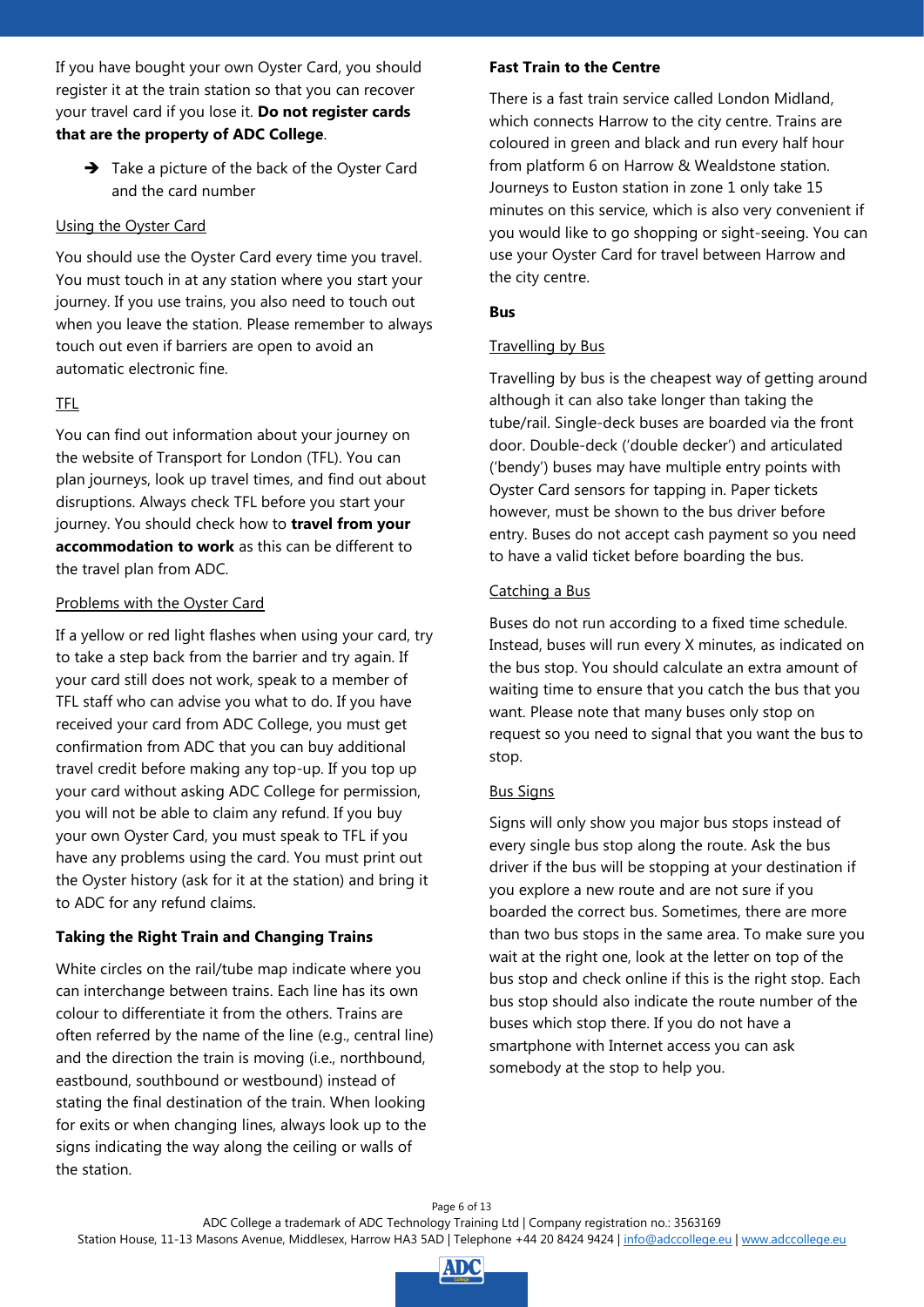# <span id="page-6-0"></span>**Homestay Accommodation**

#### <span id="page-6-1"></span>**Living with a Host**

#### <span id="page-6-2"></span>Keep Contact Details with You

Always keep the address and phone number of your host with you, so that you can inform them about where you go and when you expect to return home. You must inform your host when you expect to be late for dinner and respect the household's internal curfew times.

#### <span id="page-6-3"></span>Speaking English

We encourage you to speak English at all times when living with a homestay host. This also means that you should speak in English to your friends that are living in the same house whenever your host is present. In addition to improving your English language skills, this will show an English-speaking host that you are making an effort to include him/her, which is also polite.

#### <span id="page-6-4"></span>Meals

Meals are typically lighter than in other parts of Europe. Breakfast usually comprises cereals and milk or toast and jam with coffee or tea. If lunch is provided, this could be sandwiches, fruit and water. Dinner varies according to homestay preferences – some hosts cook regularly while others will offer you ready meals.



#### <span id="page-6-5"></span>Laundry

Please ask your host about how they arrange laundry cleaning. As a guideline you should be able to either wash or have your clothes washed once per week.

#### <span id="page-6-6"></span>House Condition and Rooms

Houses and the rooms they contain are typically smaller than in continental Europe. Our homestay hosts live in average sized houses and the rooms you will be offered will correspond to usual rooms. Many houses have single glazing, which means that in winter it may get cold if the heating is not running at full capacity. If you feel cold, please ask your host if he/she has an additional duvet or a jumper for you.

#### <span id="page-6-7"></span>Diversity

Host families in London are wonderfully diverse, as many people from all over the world have settled in London. Your host may have roots in Ireland, Africa, India or parts of Asia.



# <span id="page-6-8"></span>**English Classes**

#### <span id="page-6-9"></span>**The Way We Teach**

We teach by encouraging learners to participate in discussions, games, and activities which consolidate and improve your knowledge of the English language. For this reason, we will often ask you to work in pairs and groups, so that you can help other learners and share your ideas. The more effort you put into your lessons, the more you will improve and benefit from them.

Page 7 of 13 ADC College a trademark of ADC Technology Training Ltd | Company registration no.: 3563169 Station House, 11-13 Masons Avenue, Middlesex, Harrow HA3 5AD | Telephone +44 20 8424 9424 | [info@adccollege.eu](mailto:info@adccollege.eu) | [www.adccollege.eu](http://www.adccollege.eu/)

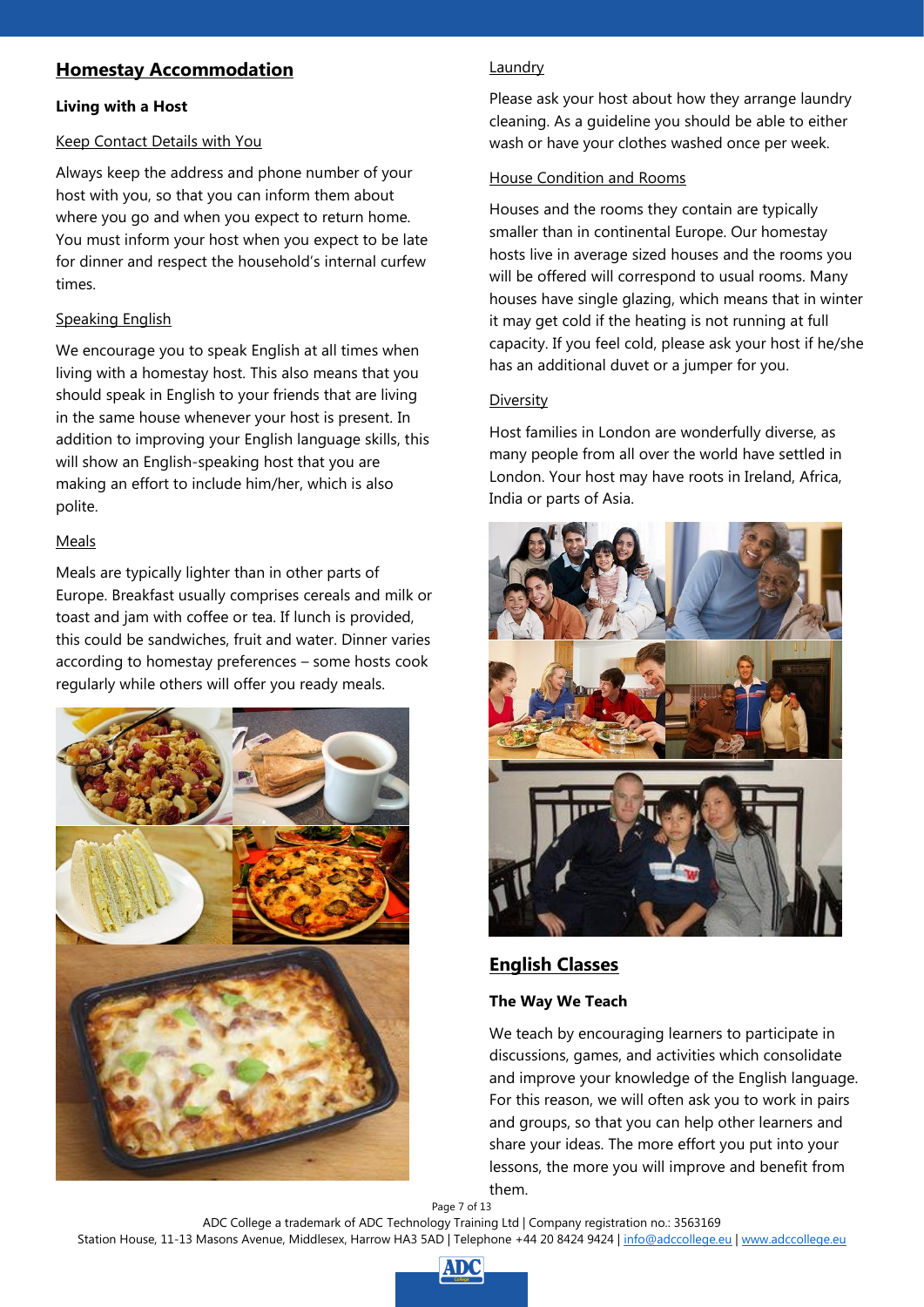Your teacher will provide you with

- meaningful tasks,
- communicative lessons with an emphasis on speaking and listening skills,
- opportunities for discussions, to have fun and develop an independent learning style, and
- handouts/materials appropriate to your English level, field of studies and specialisation.

#### <span id="page-7-0"></span>**Course Materials**

We do not use course books in our lessons. However, you will be given paper handouts with all necessary information for your lesson.

#### <span id="page-7-1"></span>**How we place students**

#### <span id="page-7-2"></span>For Work Experience Students

#### *Assessing Your Level*

Before you come to ADC, you will be sent an online test. Once you have taken it, the result will inform our assessment of your general level of English. This helps us to prepare your lessons and put you in the right class, so that your level matches the level of tuition. Please note that some of your classmates may be at a different level depending on the size of the group.

#### *Maximum Class Size*

Our maximum class size is 15 students. Therefore, groups of Work Experience students larger than 15 are usually divided, according to the students' level of English, their age, and nationality (where applicable). However, this might not always be possible, due to the size and nature of our school curriculum.

#### *Closed Groups*

Please note that we usually keep groups from the same school together for English lessons.

#### <span id="page-7-3"></span>For Teacher Development Participants

#### *Assessing Your Level*

As a Visiting Teacher, you will be sent the link to a website where you can take an online test to assess your general level of English. This informs us of the class you should be put in, so that the level of tuition is appropriate.

#### *Group Composition*

Groups of over 15 participants are divided into two during the morning sessions to ensure there is a mixture of nationalities and levels of English. This is because we want all learners to benefit from exchanging ideas with participants from different countries and help each other to grow both linguistically and professionally. In the language development lessons however, Visiting Teachers are usually grouped according to level (where applicable), to facilitate the learning and development of the English language.

#### *Level of Other Participants*

Please note that, as our courses might have small groups of participants, sometimes it might not be possible to create afternoon groups with all learners at the same level. This should not be a concern, as our Teacher Trainers will still support and guide you to guarantee that you are learning.

#### <span id="page-7-4"></span>**Learning Outcomes**

- Ability to communicate in English in a range of different situations
- Improved speaking and listening skills
- Improved pronunciation
- Knowledge about British culture
- For Teacher Development participants: knowledge of new teaching methods and ideas

#### <span id="page-7-5"></span>**Certificate**

If you attend one of our courses, you will receive a certificate at the end of your stay. If you take part in our Work Experience programme, you will be given your certificate at the end of your project period. If you have attended less than 80% of classes, you will be given a certificate stating your days of absence. ADC reserves the right to withhold certificates in case of unjustified absences.

#### <span id="page-7-6"></span>**College closure**

ADC College is closed on bank holidays (please check [https://www.gov.uk/bank-holidays\)](https://www.gov.uk/bank-holidays) and from 20<sup>th</sup> December until 7<sup>th</sup> January.

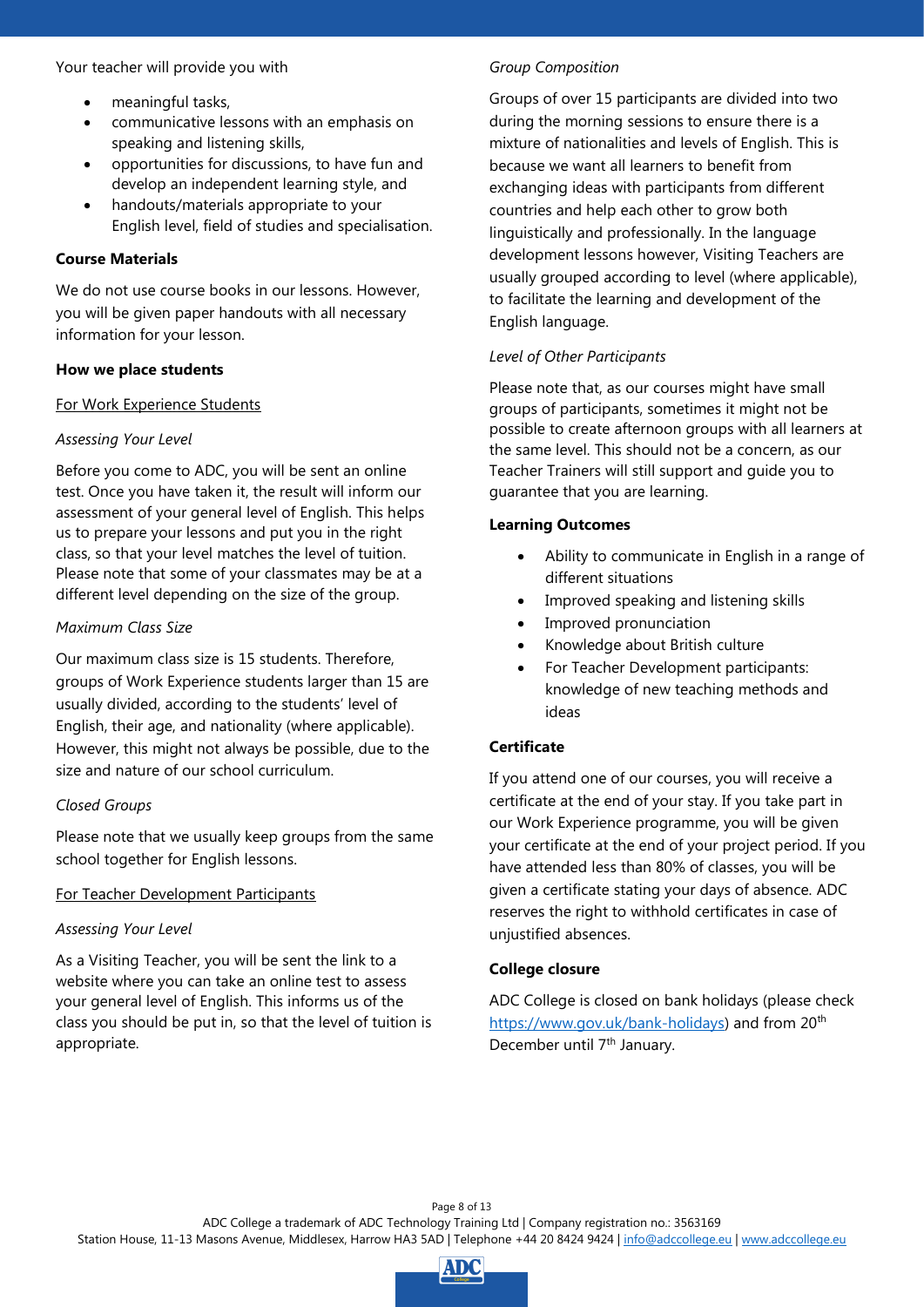# <span id="page-8-0"></span>**Work Experience Programme**

#### <span id="page-8-1"></span>**Induction Essentials**

<span id="page-8-2"></span>Your First Day

You will meet your Project Manager on the first day after your arrival (usually Monday) at ADC College. Please access the building via the main entrance and register at reception. Do not use the staircase at the back of the building. From 08:30 Arrival at ADC College !!! If there are alternative arrangements, your Project Manager will agree this with your groups leader. Your group leader will then communicate this to you. !!! 09:00-12:00 | Induction with your Project Manager 12:30-16:00 Travelling to work and returning to ADC College 16:30 End of day

#### <span id="page-8-3"></span>ADC College

| ADC College, Station House, 11-13 Masons Avenue, Harrow HA3 5AD                                                                          |
|------------------------------------------------------------------------------------------------------------------------------------------|
| Office: Monday to Friday, <b>①</b> 08:00-17:00, <b>雪</b> 0044 20 84249424                                                                |
| Emergencies: Monday to Friday, $\circledcirc$ 17:00-08:00, Saturday to Sunday $\circledcirc$ 00:00-24:00 $\circledcirc$ 0044 744 3431760 |

#### <span id="page-8-4"></span>Your Reference

| The name of my group is           |  |
|-----------------------------------|--|
| The name of my Project Manager is |  |

#### <span id="page-8-5"></span>Internet (WIFI)

| Network  | ADC1stFloor  |
|----------|--------------|
| Password | 02084249424! |

#### <span id="page-8-6"></span>**Emergencies**

| Emergency Services | 999           |
|--------------------|---------------|
| ADC Emergency Line | 074 4343 1760 |

#### <span id="page-8-7"></span>Meetings

| Event         | Date                                                                 | Time  |
|---------------|----------------------------------------------------------------------|-------|
| Induction     | First Monday following arrival. Tuesday if Monday is a bank holiday. | 09:00 |
| Mentoring     |                                                                      |       |
| Certification |                                                                      |       |

#### <span id="page-8-8"></span>Summary of Documents

| Induction Essentials    | Work placement attendance sheet | Travel Plan         |
|-------------------------|---------------------------------|---------------------|
| First day feedback form | Europass                        | Tube Map            |
| Mentoring form          | DBS (Criminal Record Check)     | Final feedback form |

Page 9 of 13 ADC College a trademark of ADC Technology Training Ltd | Company registration no.: 3563169 Station House, 11-13 Masons Avenue, Middlesex, Harrow HA3 5AD | Telephone +44 20 8424 9424 | [info@adccollege.eu](mailto:info@adccollege.eu) | [www.adccollege.eu](http://www.adccollege.eu/)

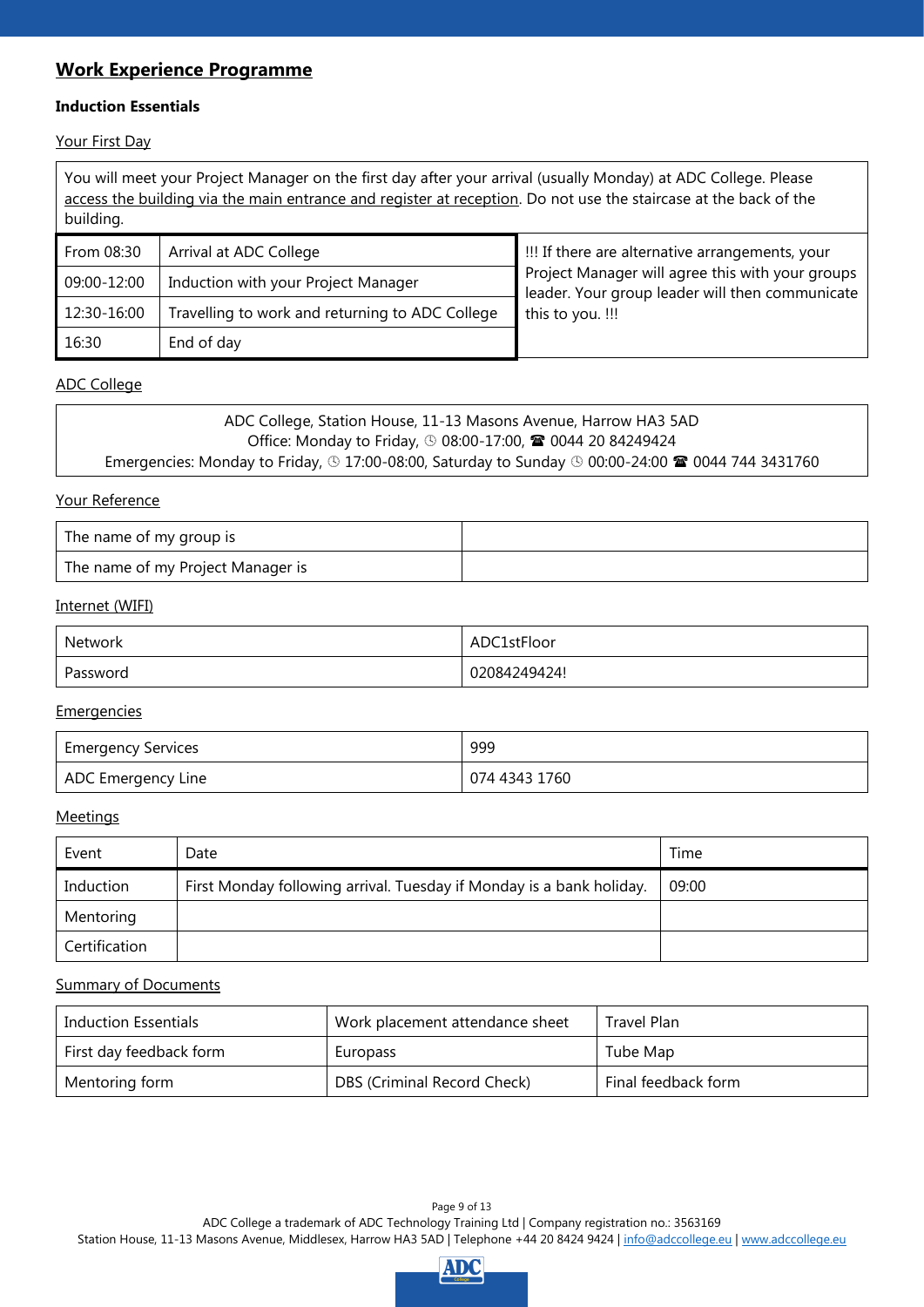#### <span id="page-9-0"></span>**General Programme Information**

#### <span id="page-9-1"></span>Impact

Taking part in this project is a fantastic opportunity for you to find out what it is like living and working abroad. In 2014 only 3% of young people in Europe went abroad, according to a UNESCO study. You are now one of the privileged few – congratulations! The experience you make here will positively influence your future work and career, and it will also shape the way you look at the world and society around you.

#### <span id="page-9-2"></span>Outcomes

At the end of the project you should be able to

- Compare the world of work in the UK with the one in your home country
- Have an open mind towards diversity and cultural differences
- Be more confident in English
- Have the courage and confidence to be internationally mobile to find the right job that suits your skills
- Be able to educate others in your home country about the positive aspects of international mobility

#### <span id="page-9-3"></span>Your Place of Work: London

London has a population of 8 million and swells to an impressive 12 million people during the day when another 4 million commute into the British capital for work. The city is one of the most ethnically diverse cities on earth and more than 300 languages are spoken.

#### <span id="page-9-4"></span>**Work**

#### <span id="page-9-5"></span>Travelling to Work After Induction

#### *Becoming Familiar with TFL*

On induction day, you have the opportunity to travel to your place of work but only in order to make sure that you are able to find the way, and that you can be on time on your first day of work. Please do not enter the company or speak to staff on this induction day, as this can cause confusion because they will only expect you to meet you a day/week later.

#### *Travel Plan*

The travel plan that is given to you shows you the way from ADC to the place of work. Make sure that you

look up the way from your accommodation to your company, as this may save you time.

#### *Travel Times*

Usual travel times in London are 60-90 minutes or slightly more during rush hour. If your travel lasts more than 90 minutes, it may be possible to shorten your working hours by one hour. Please speak to your Project Manager, who will decide if this is appropriate.

#### <span id="page-9-6"></span>Your First Day at Work

On your first day of work you will meet your colleagues and be introduced to your supervisor (it is possible that your manager/supervisor is on holiday and that another colleague will take care of you during his/her absence). Please introduce yourself to your colleagues, be positive and open.

#### <span id="page-9-7"></span>Working with Your Colleagues

Understanding local customs will help you to integrate quickly into your new place of work. We recommend you to smile at people to encourage them to talk to you, be courteous (use 'please', 'thank you' etc.) and engage in light conversation if you are confident enough to do so. Remember that it may be harder for your colleagues to read and understand you – not only because English is your second language but also because your body language and facial expressions may be culturally different from theirs.

#### <span id="page-9-8"></span>Tasks at Work

The work placement is aimed at providing you with opportunities to develop your soft skills. Tasks during your work placement will vary and develop during the period of your stay. Depending on your language abilities, you might be able to take on more responsible work after the first week or so. If you would like to take on more work, be proactive (i.e. ask for more work), positive, and show through the quality of your work that your supervisors can entrust you with more responsibilities.

#### <span id="page-9-9"></span>Working Hours

#### *How Working Hours Are Agreed*

Your working hours are agreed in advance between ADC and your company. Each student will have different working hours according to the specific requirements of his/her company.

#### Page 10 of 13

ADC College a trademark of ADC Technology Training Ltd | Company registration no.: 3563169

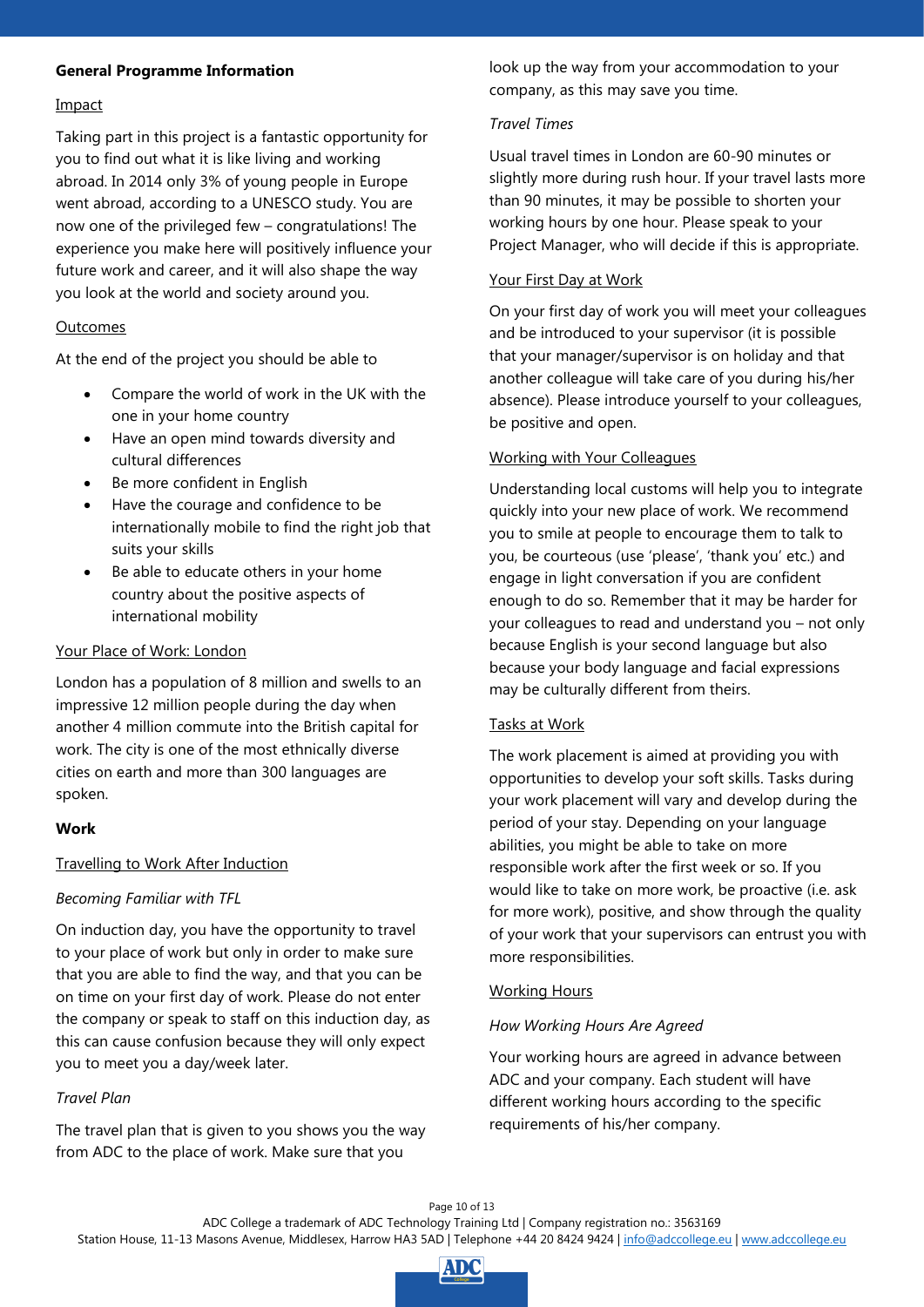#### *Leaving Early*

Please be respectful of companies and avoid asking to leave early (unless there is an emergency) as this may be seen as you not being committed to your work place. If there is no work and your supervisor has agreed with you to leave early, **you must inform ADC** so that we know where you are in case something happens to you.

If you have an appointment at ADC College and need to leave earlier, please inform your supervisor and colleagues of this.

#### *Overtime*

You usually should not work excessive overtime (e.g., more than 5 extra hours per week). If you are asked to work beyond 40 hours per week, please **speak to you Project Manager**.

#### <span id="page-10-0"></span>Dress Code

ADC asks companies to send us their dress code in advance and we will forward this to you when confirming your placement. We ask you to dress accordingly for the period of your placement. If you feel that you are overdressed during the first few days, please ask your supervisor if it is OK to wear other clothes in line with what your colleagues wear. You should always cover piercings and tattoos, unless this is specifically allowed.

#### <span id="page-10-1"></span>Documentation

#### *Project Documentation*

If you have additional documents that need to be signed, you must **discuss this with your Project Manager** before you ask your company.

#### *Written references*

If you would like a written reference from your company, you may ask your supervisor if he/she would like to write one. Please note that it is not compulsory for companies to give out references and some companies have policies in place prohibiting them from doing so.

#### *Criminal Record Check: The Disclosure and Barring Service (DBS)*

If you work in a company that deals with under 18s, you will be asked to provide a clean criminal record check from your country (this is called 'DBS' in the UK). The DBS must be accompanied by a written

confirmation of your school, in English, stating that your DBS has been checked and that you are allowed to work with under 18s. **If you do not have your original DBS with you on your first day of work, your company can send you home** as they are legally required to do so.

#### <span id="page-10-2"></span>Mentoring (1-to-1 meeting)

We will meet you after you have started your work placement to discuss how you are getting on. This meeting will take place in the evening at ADC College. The language of communication is English so we ask you to prepare yourself before the meeting. During the meeting our mentors will listen to your concerns, help you understand local customs, and help you to solve any problems.

#### <span id="page-10-3"></span>Cultural Experience and Expectations

Communication styles of people living and working in the UK might be different to those that you know from your country. This translates into all areas of life, for example when living with a homestay host or when working in a company. It is important that you reflect on your own tone and gestures as you speak and try to be understanding when others communicate with you. For example, you might feel offended, although somebody did not intend to make you feel that way – or others could feel like that about you; in such a case, please take note of the other person's body language, ask if you have caused offence and explain what your true intentions were.

#### <span id="page-10-4"></span>Attendance Sheet

We ask you to have your attendance sheet signed daily during the time of your placement and to return it to your Project Manager at the end of your stay.

# <span id="page-10-5"></span>**Illness, Absence and Lateness**

#### <span id="page-10-6"></span>**Lateness**

Students must inform a member of ADC staff if they are expecting to be late.

If students are more than 10 minutes late and have not contacted ADC, the responsible Project Manager will contact each student to locate him/her and to establish the reason for lateness. If the student cannot be reached and there is no reasonable explanation provided by group leaders or other students of the same group, ADC will contact the accommodation provider to ensure the student's well-being. If the student cannot be located, ADC will contact the

Page 11 of 13

Station House, 11-13 Masons Avenue, Middlesex, Harrow HA3 5AD | Telephone +44 20 8424 9424 | [info@adccollege.eu](mailto:info@adccollege.eu) | [www.adccollege.eu](http://www.adccollege.eu/)

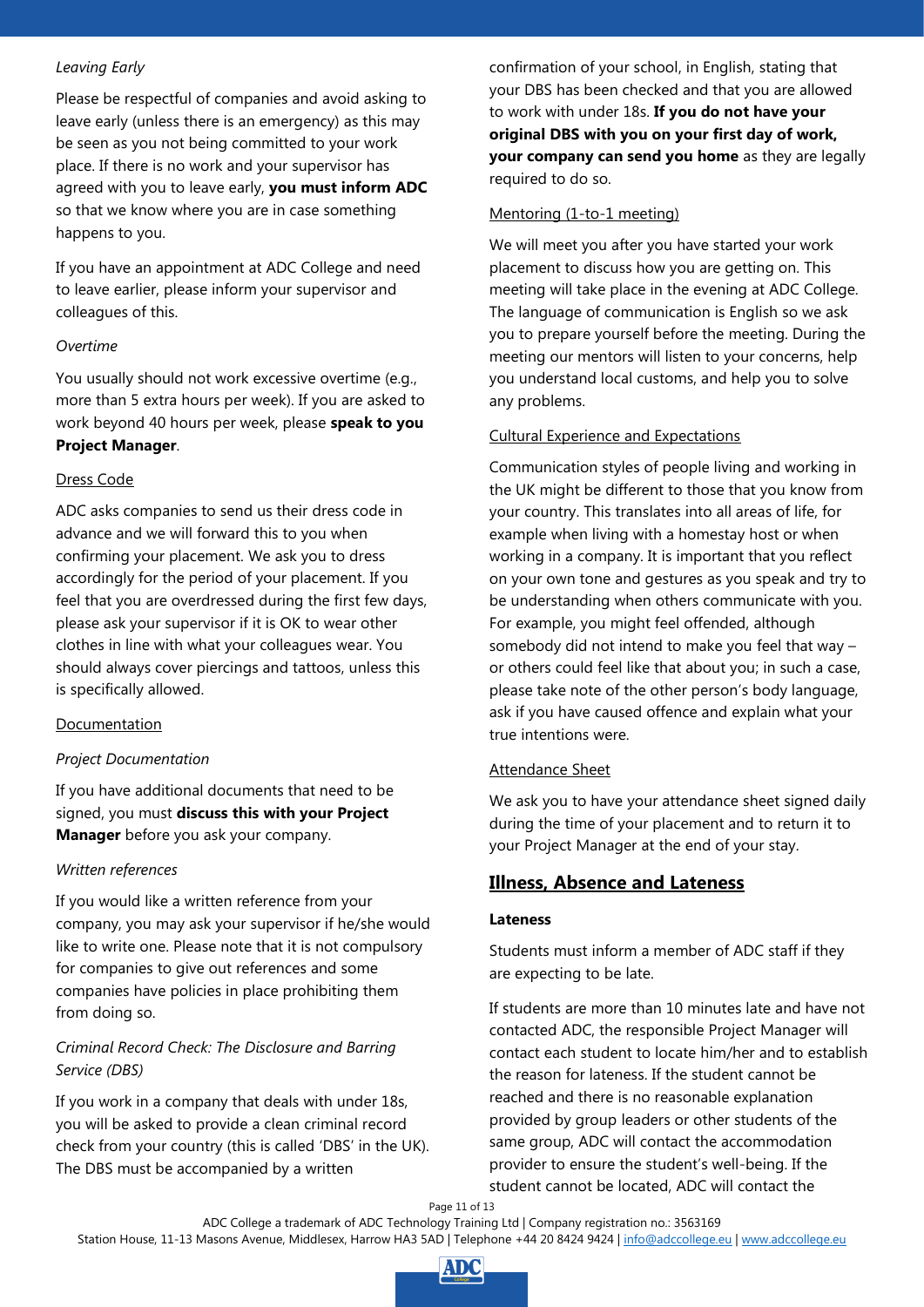emergency contact and establish an action plan to locate the missing student.

Lateness of 10 minutes or more during lessons will be recorded in the class register. Lateness during work placements period will be recorded in ADC's online database.

#### <span id="page-11-0"></span>**Illness & Absence**

If students are sick and need to stay home, they must contact ADC **between 08:00-09:00** and provide information about the reason for their absence. Each student is responsible for contacting his/her homestay host and, if applicable, his/her place of work to inform them of his/her absence. If the Project Manager is not present when the student contacts ADC, the student will be advised that the Project Manager may call back to establish the severity of the illness and if a hospital visit should be considered.

If any student is absent for more than one day due to illness, ADC asks the student to **visit a doctor** and provide an account of any diagnosis or medical certification of his/her illness unless the student is over 18 and refuses to seek medical advice. If this is the case, the group leader will be advised of the student's decision.

Asence during lessons will be recorded in the class register. Absence during the work placement period will be recorded in ADC's online database.

If attendance of the work placement is less than 80%, you will be given a certificate stating your days of absence. ADC reserves the right to withhold certificates in case of unjustified absences or absences of more than 20%.

#### → [Please also see English Classes/Certificate](#page-7-5)

#### <span id="page-11-1"></span>**Seeing A Doctor**

If you need to see a doctor, you must take your **ID or passport** with you as well as your **medical insurance card** to identify yourself and show that you have valid medical insurance in your country of origin.

If you need to see a doctor, please always inform ADC and your group leader.

#### <span id="page-11-2"></span>Walk-in Centre

The closest walk-in centre is:

Belmont Health Centre The Circle Practice

516 Kenton Lane Harrow HA3 7LT.

Opening hours: Mon-Sun, 08:00-20:00 Phone: 02084271213

You can reach the walk-in clinic by bus 187 (10 minutes from ADC College).

#### <span id="page-11-3"></span>Hospital

The hospital closest to ADC is:

Northwick Park Hospital Watford Road Harrow HA1 3UJ.

You can reach the hospital by bus (182, 186, 223, H9).

# <span id="page-11-4"></span>**Code of Conduct**

#### <span id="page-11-5"></span>**General Conduct**

- Avoid overly casual clothes and try to make a good impression on hosts, companies and your teachers.
- Support each other during the project and cooperate with classmates.
- Respect British values: democracy, the rule of law, individual liberty, mutual respect and tolerance.
- Be calm and behave respectfully towards ADC staff, host families and co-workers.

#### <span id="page-11-6"></span>**Use of Facilities**

- Eat and drink only in designated areas.
- Do not access pornographic, paedophilic, extremist, terrorist content.

#### <span id="page-11-7"></span>**Safety**

- Inform others of your whereabouts (e.g. friends, group leaders, Country Manager).
- Always keep your phone with you and turned on. Keep it on silent during lessons and do not use it in class.
- Do not consume alcohol or drugs because this makes you vulnerable and an easy target for those trying to take advantage of you.
- Keep your valuables with you at all times.

#### <span id="page-11-8"></span>**Work Experience Project**

- Inform ADC of any absence.
- Be punctual. If you are late you must contact ADC as soon as you know you will be late.

Page 12 of 13 ADC College a trademark of ADC Technology Training Ltd | Company registration no.: 3563169 Station House, 11-13 Masons Avenue, Middlesex, Harrow HA3 5AD | Telephone +44 20 8424 9424 | [info@adccollege.eu](mailto:info@adccollege.eu) | [www.adccollege.eu](http://www.adccollege.eu/)